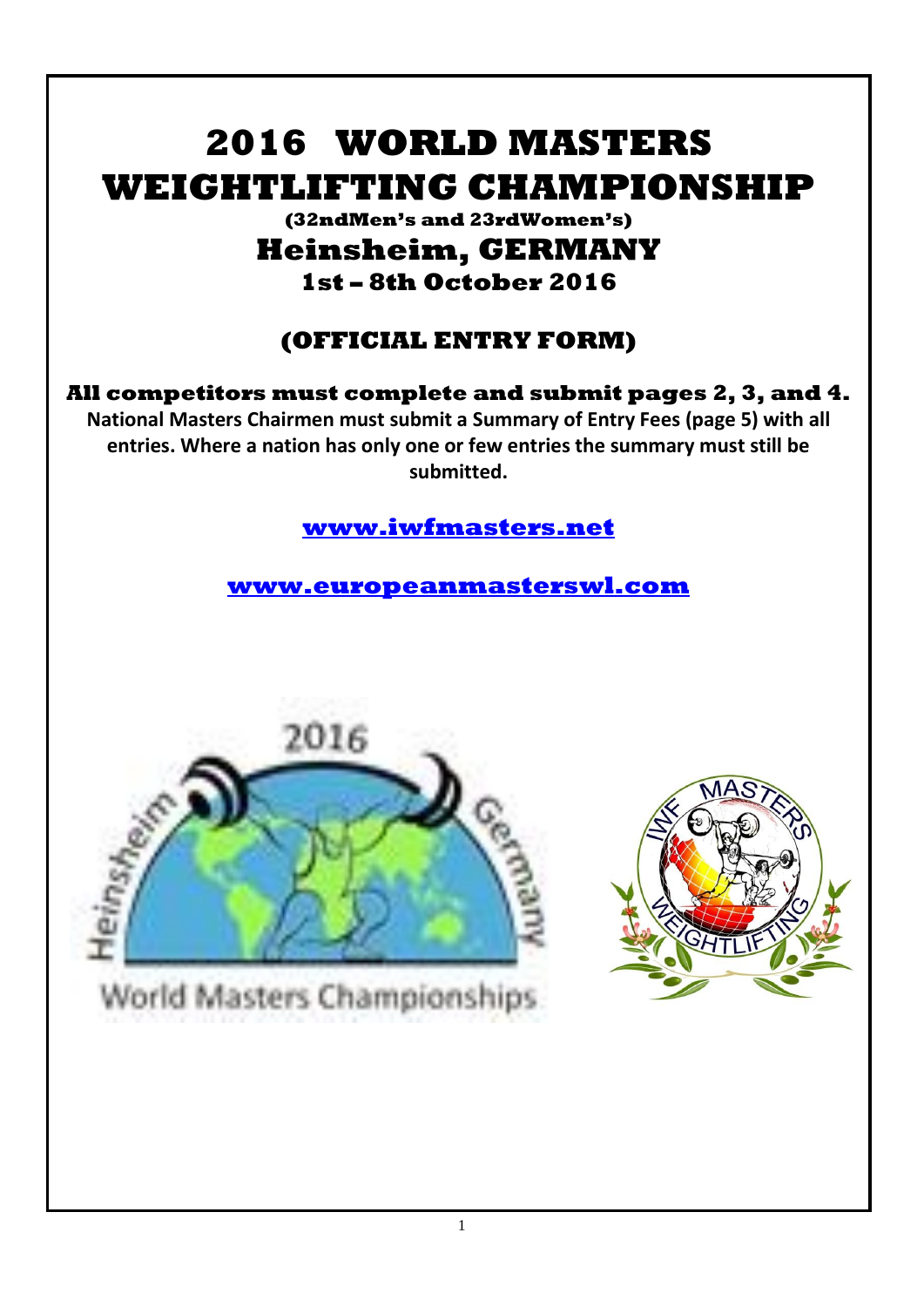

### **2016 IWF-WORLD MASTERS WEIGHTLIFTING CHAMPIONSHIP (32nd Men's and 23rdWomen's Championships) REGISTERED for IWF MASTERS DRUG TESTING**



**Heinsheim, Germany 1st – 8th October 2016**

#### **[www.iwfmasters.net](http://www.iwfmasters.net/) [www.europeanmasterswl.com](http://www.europeanmasterswl.com/)**

| Return entry forms to - | <b>IWF MASTERS SECRETARIAT</b><br>Dionissiou Solomou 59, 2231 Latsia, CYPRUS        |  |  |  |  |  |
|-------------------------|-------------------------------------------------------------------------------------|--|--|--|--|--|
| Email -                 | iwfmasterssecretariat@gmail.com                                                     |  |  |  |  |  |
| Telephone -             | $+357$ 96 710022                                                                    |  |  |  |  |  |
|                         |                                                                                     |  |  |  |  |  |
| <b>Entry Fees -</b>     | €106<br><b>Competition (non-returnable)</b>                                         |  |  |  |  |  |
|                         | <b>Team Entry (men and women)</b><br>$\epsilon$ 30<br>(Pay at Technical Conference) |  |  |  |  |  |
|                         | Closing Banquet – tickets can be purchased at the competition venue                 |  |  |  |  |  |
| Venue & address -       | Josef-Muller-Halle Neckarstr 1, 74906 Bad Rappenau-Heinsheim                        |  |  |  |  |  |

#### **CLOSING DATE FOR ENTRIES: Letters postmarked no later than June 30th, 2016 All forms must be mailed collectively from one source, e.g. your National Masters Chairman NO LATE ENTRIES OR INCOMPLETE ENTRIES ACCEPTED.**

Please enter me in the \_\_\_\_\_\_ kilogram class, age group \_\_\_\_\_\_ of the IWF World Masters Weightlifting Championships to be held on 1<sup>st</sup> Oct.. **-8 th Oct. – Heinsheim, Germany.**. I hereby accept and acknowledge that all of the rules and regulations of the present competition are solely governed by the applicable rules and regulations of the IWF, IWF Masters, and WADA. I certify that I am an amateur in good standing. In consideration of my entry in the competition, I do hereby waive, and release the 2016 World Masters Weightlifting Championship Organiser (hereafter referred to as the "Organiser"), IWF Masters, their directors, and associated personnel from any and all causes of action, loss, liability, claims, and demands of every kind and nature which I or my heirs or personal representatives may have for bodily injury and expenses of medical treatment.

I agree to be filmed and photographed under conditions approved and authorized by the Organiser and IWF Masters to include the use of my name, biographical information, public appearances, interviews, photographs, portrait and motion pictures and television recordings of my weightlifting performances, and grant to the Organiser and the IWF Masters the right to record and make use of the same, and to authorize others to do so in promoting the competition and the success of the weightlifting team on which I compete, to promote the image of the Organiser and the IWF Masters, their sponsors and advertisers, and the sport of amateur weightlifting, and to fund the activities of the Organiser and IWF Masters.

I understand all responsibilities for any problems, injuries, etc., arising from my health condition while participating in the IWF Masters Weightlifting Championships. I agree that the Organiser, IWF Masters and their agents, including competition personnel, may make judgments (with appropriate input from available medical personnel), as to my treatment, hospitalization, or other medical care in the event of my illness or accidental injury in connection with my participation in the competition should I be disabled or incompetent to make necessary and appropriate decisions concerning such treatment, hospitalization, or other care.

I authorize the Organiser, IWF Masters, their agents and competition personnel to make decisions for me as though they stood in a relationship to me of parent, guardian, or next of kin should circumstances require the Organizer, IWF Masters, their agents and competition personnel to make judgments if my next of kin cannot be timely and conveniently contacted to participate in the making of such judgments. I hereby release and agree not to hold the Organiser, IWF Masters, their agents and competition personnel responsible for all expenses, causes of action, liability, claims, and demands arising from good faith judgments made by the Organiser, IWF Masters, their agents and competition personnel concerning my treatment, hospitalization, and medical care in the event of my illness, injury, and other emergency circumstances in connection with the competition.

I agree that I will be financially responsible for treatment and other medical care rendered me in the event of my illness, injury, or other emergent circumstances in connection with the competition, except to the extent of my injuries, and medical expenses, if any, are covered by accidental death, dismemberment and/or loss of sight and medical reimbursement insurance policies, maintained by the Organizer for my benefit, in which event I will nevertheless continue to be financially responsible for expenses of treatment, hospitalization, and other medical care in excess of such policies' limits.

| Please provide one of the following -                             |                                        |  |  |  |  |
|-------------------------------------------------------------------|----------------------------------------|--|--|--|--|
| <b>Passport Number</b>                                            | <b>Country</b>                         |  |  |  |  |
| <b>Driving License No.</b><br>the contract of the contract of the | <b>Province/State/Country of issue</b> |  |  |  |  |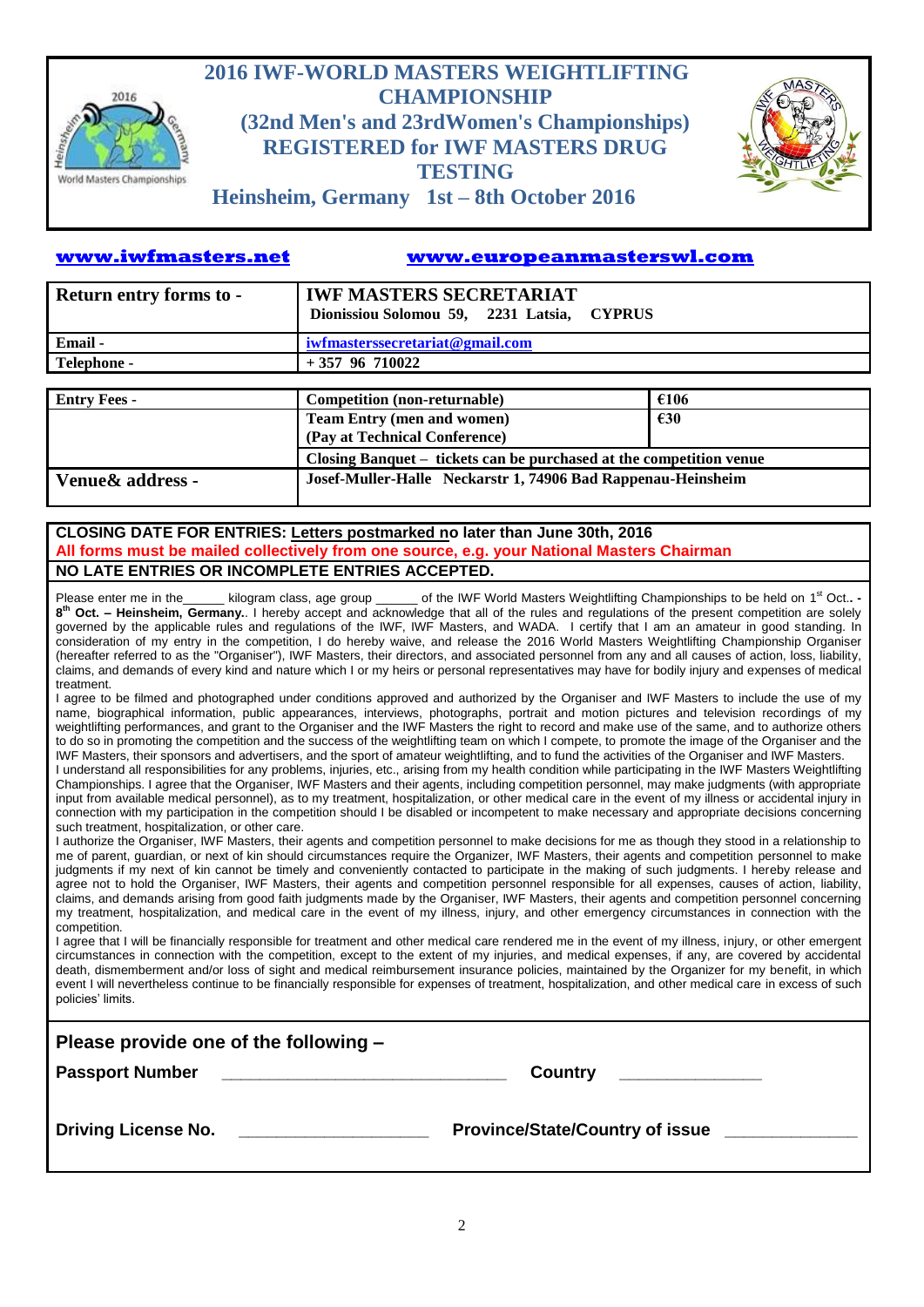



**I agree to be bound by the Masters rules and declare that I am physically fit to undertake the sport of weightlifting and have no knowledge of any medical condition which will make weightlifting contraindicated to my well-being. I understand that Travel insurance with health and accident cover is mandatory.**

| <b>COMPETITOR'S PERSONAL DETAILS (details marked are mandatory fields *):</b> |
|-------------------------------------------------------------------------------|
|-------------------------------------------------------------------------------|

| <b>NAME:</b><br>First $(print)*$ |  |  |
|----------------------------------|--|--|
|----------------------------------|--|--|

**Last (print)\***

World Masters Championships

| Signature:* |  |
|-------------|--|
|-------------|--|

Nation (country by passport):\*

ADDRESS\* Line 1 :

 $\overline{\text{Line 2}}$ :

Line 3 :

Date of Birth<sup>\*</sup> – format DD/MM/YYYY **//////////////** Age at 31st Dec. 2016<sup>\*</sup>: Age Group\*: Body Weight Category\*: Gender (M or W)\*:

Best Total between 20th Sept. 2015 and 30th June 2016\* (kg) :

Qualifying total for my age group and body weight category  $(kg)$ :

Email address\*:

**Please indicate if you are a referee (delete as applicable) – IWF CAT I / IWF CAT II / National How long have you held your current status? Years - Months -**

**The above competitor's details are authorised by me as National Masters Chairman and/or on behalf of the National Federation -**

Print Name: \_\_\_\_\_\_\_\_\_\_\_\_\_\_\_\_\_\_\_\_\_\_\_\_\_\_\_\_\_\_ Signature: \_\_\_\_\_\_\_\_\_\_\_\_\_\_\_\_\_\_\_\_\_\_\_\_\_\_\_\_\_\_

Email:

The **2015 IWF Anti-Doping Code** states that you are responsible for what is in your system and for positive drug test for anabolic substances is now a four (4) year suspension from all official competitions. **IWF MASTERS ANTI-DOPING SECRETARIAT**

[iwfmasterssecretariat@gmail.com](mailto:iwfmasterssecretariat@gmail.com) and [euromasterswlsecretariat@gmail.com](mailto:euromasterswlsecretariat@gmail.com)

**MANDATORY DECLARATION**: I hereby declare that I have read and understood the IWF Masters information document regarding advice on anti-doping, TUE applications, and supplements. This can also be found on the Masters websites.

| <b>Full Name</b> | Nation |
|------------------|--------|
| Signature        | Date   |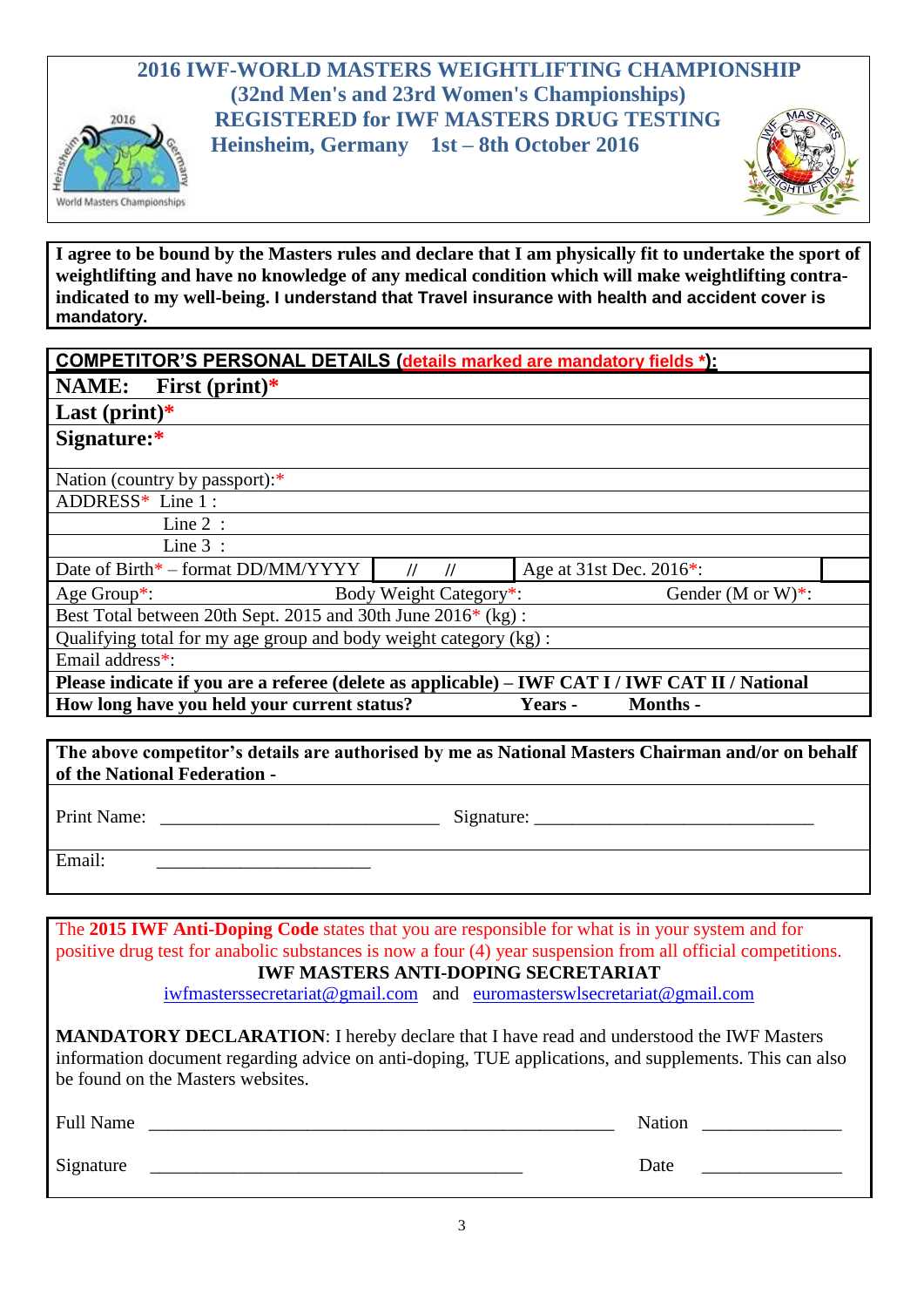



**GENDER, AGE GROUP AND WEIGHT CATEGORIES**: Tick both age and weight division in which you will compete **MALE Age Groups:** □M35 (35-39) □M40 (40-44) □M45 (45-49) □M50 (50-54) □M55 (55-59)  $\Box$ M60 (60-64)  $\Box$  M65 (65-69)  $\Box$ M70 (70-74)  $\Box$ M75 (75-79)  $\Box$ M80 (80+) **B/W Cat's.:**  $\Box$ 56 Kg  $\Box$  62 Kg  $\Box$  69 Kg  $\Box$  77 Kg  $\Box$ 85 Kg  $\Box$ 94 Kg  $\Box$ 105 Kg  $\Box$ 105 + Kg **FEMALE Age Groups:** □W35 (35-39) □W40 (40-44) □W45 (45-49) □W50(50-54) □W55 (55-59) □W60 (60-64)  $\Box$ W65 (65-69)  $\Box$ W70 (70+) **B/W Cat's.:**  $\Box$ 48 Kg  $\Box$  53 Kg  $\Box$ 58 Kg  $\Box$ 63 Kg  $\Box$ 69 Kg  $\Box$ 75 Kg 648 Kg 648 Kg 648 Kg **THE COMPETITION SCHEDULE TO BE ANNOUNCED WHEN ALL ENTRIES HAVE BEEN PROCESSED.**

| <b>RULES:</b>                | Current IWF-MASTERS, IWF, and WADA Rules will govern the competition                                                                                  |
|------------------------------|-------------------------------------------------------------------------------------------------------------------------------------------------------|
| <b>ORGANISER:</b>            | <b>IWF Masters Weightlifting Committee.</b>                                                                                                           |
| <b>CHAMPIONSHIP MANAGER:</b> | <b>Martina Dosquet</b>                                                                                                                                |
| WEB:                         | http://www.wm2016.tsv-heinsheim.de                                                                                                                    |
| <b>VENUE:</b>                | Josef-Muller-Halle Neckarstr 1, 74906 Bad Rappenau-Heinsheim                                                                                          |
| <b>SANCTION:</b>             | <b>IWF MASTERS WEIGHTLIFTING COMMITTEE</b>                                                                                                            |
| <b>EXPENSES:</b>             | Athletes bear the full cost of transportation, meals, and lodging.                                                                                    |
|                              | See attachments for an explanation of costs                                                                                                           |
| <b>QUOTA SYSTEM:</b>         | None.                                                                                                                                                 |
| <b>ACCOMMODATION:</b>        | All required accommodation can be booked now by visiting the official<br>website.                                                                     |
| <b>VISAS:</b>                | Help with visa applications and Letters of Invitation must be through the<br><b>Championship Organising Committee (not the IWF Masters Committee)</b> |

**MALE** and **Female** athletes must be a minimum of **35 years** of age on any date in a championship year. Qualifying Standards of Sinclair-Malone-Meltzer points for these Championships have been established by IWF-WORLD MASTERS COMMITTEE. Only those athletes who have met the qualifying totals will be permitted to compete. For more information in this connection, please see the attached supplement "Qualifying Standards". **Note: an athlete cannot post a qualifying total while on anti-doping suspension**







World Masters Championships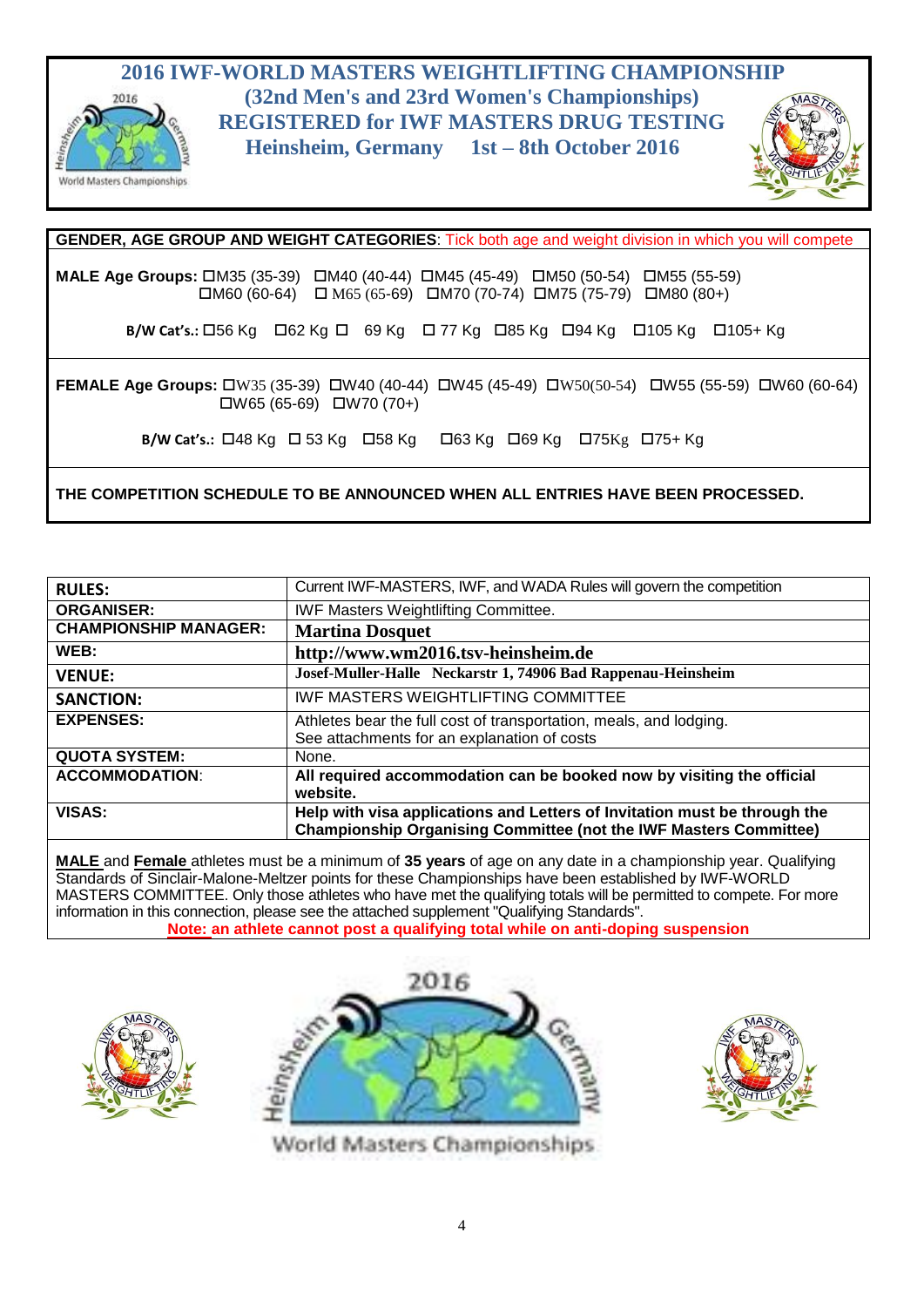

#### **Summary of entry fees, Heinsheim, GERMANY(1 ST – 8 TH Oct. 2016) for athletes, officials, and other guests.**



#### **(Make extra copies if required and make all payments in € Euros)**

| No.                     | Family<br>Name | Given<br><b>Name</b> | Date of Birth<br><b>DD/MM/YYY</b> | Age | $\bold{Age}$<br>Grp. | B/W<br>Cat. | <b>Best</b><br><b>Total</b> | Qual.<br><b>Total</b> | Entry<br>Fee              |
|-------------------------|----------------|----------------------|-----------------------------------|-----|----------------------|-------------|-----------------------------|-----------------------|---------------------------|
|                         |                |                      |                                   |     |                      |             |                             |                       | €106                      |
| $\,1\,$                 |                |                      |                                   |     |                      |             |                             |                       | $\overline{\epsilon}$ 106 |
| $\overline{2}$          |                |                      |                                   |     |                      |             |                             |                       | €106                      |
| $\overline{3}$          |                |                      |                                   |     |                      |             |                             |                       | $\overline{\epsilon}$ 106 |
| $\overline{4}$          |                |                      |                                   |     |                      |             |                             |                       | €106                      |
| $\overline{5}$          |                |                      |                                   |     |                      |             |                             |                       | €106                      |
| $\overline{6}$          |                |                      |                                   |     |                      |             |                             |                       | E106                      |
| $\overline{7}$          |                |                      |                                   |     |                      |             |                             |                       | $\overline{\epsilon}$ 106 |
| $\sqrt{8}$              |                |                      |                                   |     |                      |             |                             |                       | E106                      |
| $\overline{9}$          |                |                      |                                   |     |                      |             |                             |                       | E106                      |
| 10                      |                |                      |                                   |     |                      |             |                             |                       | $\overline{\epsilon}$ 106 |
| 11                      |                |                      |                                   |     |                      |             |                             |                       | E106                      |
| 12                      |                |                      |                                   |     |                      |             |                             |                       | €106                      |
| $\overline{13}$         |                |                      |                                   |     |                      |             |                             |                       | €106                      |
| 14                      |                |                      |                                   |     |                      |             |                             |                       | €106                      |
| 15                      |                |                      |                                   |     |                      |             |                             |                       | $\overline{\epsilon}$ 106 |
| 16                      |                |                      |                                   |     |                      |             |                             |                       | $\overline{\epsilon}$ 106 |
| $\overline{17}$         |                |                      |                                   |     |                      |             |                             |                       | E106                      |
| $\overline{18}$         |                |                      |                                   |     |                      |             |                             |                       | E106                      |
| 19                      |                |                      |                                   |     |                      |             |                             |                       | €106                      |
| 20                      |                |                      |                                   |     |                      |             |                             |                       | $\overline{\epsilon}$ 106 |
| 21                      |                |                      |                                   |     |                      |             |                             |                       | $\overline{\epsilon}$ 106 |
| 22                      |                |                      |                                   |     |                      |             |                             |                       | €106                      |
| 23                      |                |                      |                                   |     |                      |             |                             |                       | $\overline{\epsilon}$ 106 |
| $\overline{24}$         |                |                      |                                   |     |                      |             |                             |                       | €106                      |
| 25                      |                |                      |                                   |     |                      |             |                             |                       | €106                      |
| 26                      |                |                      |                                   |     |                      |             |                             |                       | €106                      |
| 27                      |                |                      |                                   |     |                      |             |                             |                       | $\overline{\epsilon}$ 106 |
| 28                      |                |                      |                                   |     |                      |             |                             |                       | E106                      |
| 29                      |                |                      |                                   |     |                      |             |                             |                       | €106                      |
| 30                      |                |                      |                                   |     |                      |             |                             |                       | $\overline{\epsilon}$ 106 |
| <b>Total entry fees</b> |                |                      |                                   |     |                      |             |                             |                       |                           |

| <b>Country</b>                   |            |        |
|----------------------------------|------------|--------|
| <b>National Masters Chairman</b> | print name |        |
| signature                        |            |        |
| <b>Full Postal Address</b>       |            |        |
|                                  |            |        |
|                                  |            |        |
| Phone#                           | Fax:       | Email: |
|                                  |            |        |





World Masters Championships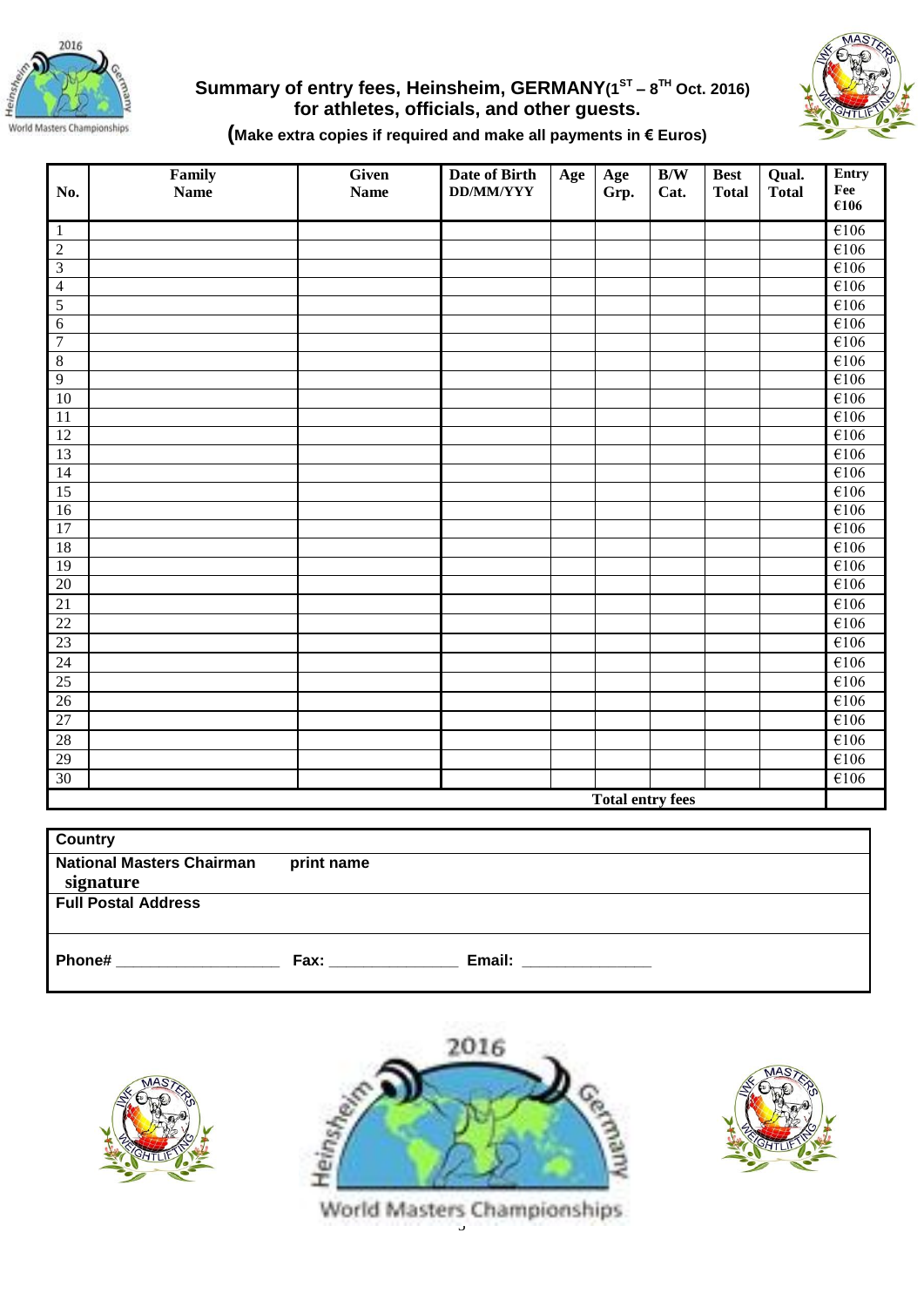





World Masters Championships

### **ENTRY FEE PAYMENTS**

#### **ALL payments of entry fees must be paid in advance of a championship.**

**1. Electronic Bank Transfer (bank details below) This is the best and less expensive method.**

| METHOD OF PAYMENT (only in € Euros):                                                                           |                                                |  |  |  |  |
|----------------------------------------------------------------------------------------------------------------|------------------------------------------------|--|--|--|--|
| <b>Bank transfer or E-banking to:</b>                                                                          |                                                |  |  |  |  |
| <b>Names on Account</b>                                                                                        | Denise Offermann, Michel Vereecke, Jozef Lazou |  |  |  |  |
| <b>Name of Account</b>                                                                                         | <b>IWF Masters Weightlifting Committee</b>     |  |  |  |  |
| <b>Bank Name</b><br><b>KBC Bank</b>                                                                            |                                                |  |  |  |  |
| <b>Bank Address</b><br>Stationsstraat60, 8790Waregen, Belgium                                                  |                                                |  |  |  |  |
| <b>BIC</b><br><b>KREDBEBB</b>                                                                                  |                                                |  |  |  |  |
| <b>IBAN No.</b><br>BE95 7380 3953 1158                                                                         |                                                |  |  |  |  |
| Please include the name or the Nation of the sender.<br>*** VERY IMPORTANT ***                                 |                                                |  |  |  |  |
| It is very important to inform your "sending bank" that all transfer fees and banking fees must be paid by you |                                                |  |  |  |  |
| and no extra charges will fall due to the Organiser.                                                           |                                                |  |  |  |  |

### **VERY IMPORTANT NOTICE TO ALL NATIONAL MASTERS CHAIRPERSONS**

**It is the duty of all National Masters Chairpersons and other officials to assist the IWF Masters and Continental Masters Committees to enforce the IWF Anti-Doping Rules and help to stop the cheats who ruin the reputation of Masters weightlifting.**

**Please ensure that all your Masters who compete in Masters championships where testing is carried out are made aware of, and read, the IWF Masters information document regarding advice on antidoping, TUE applications, and supplements.**

**This document is sent to you with this copy of the entry form and is also published to the websites of the IWF Masters and the European Masters.**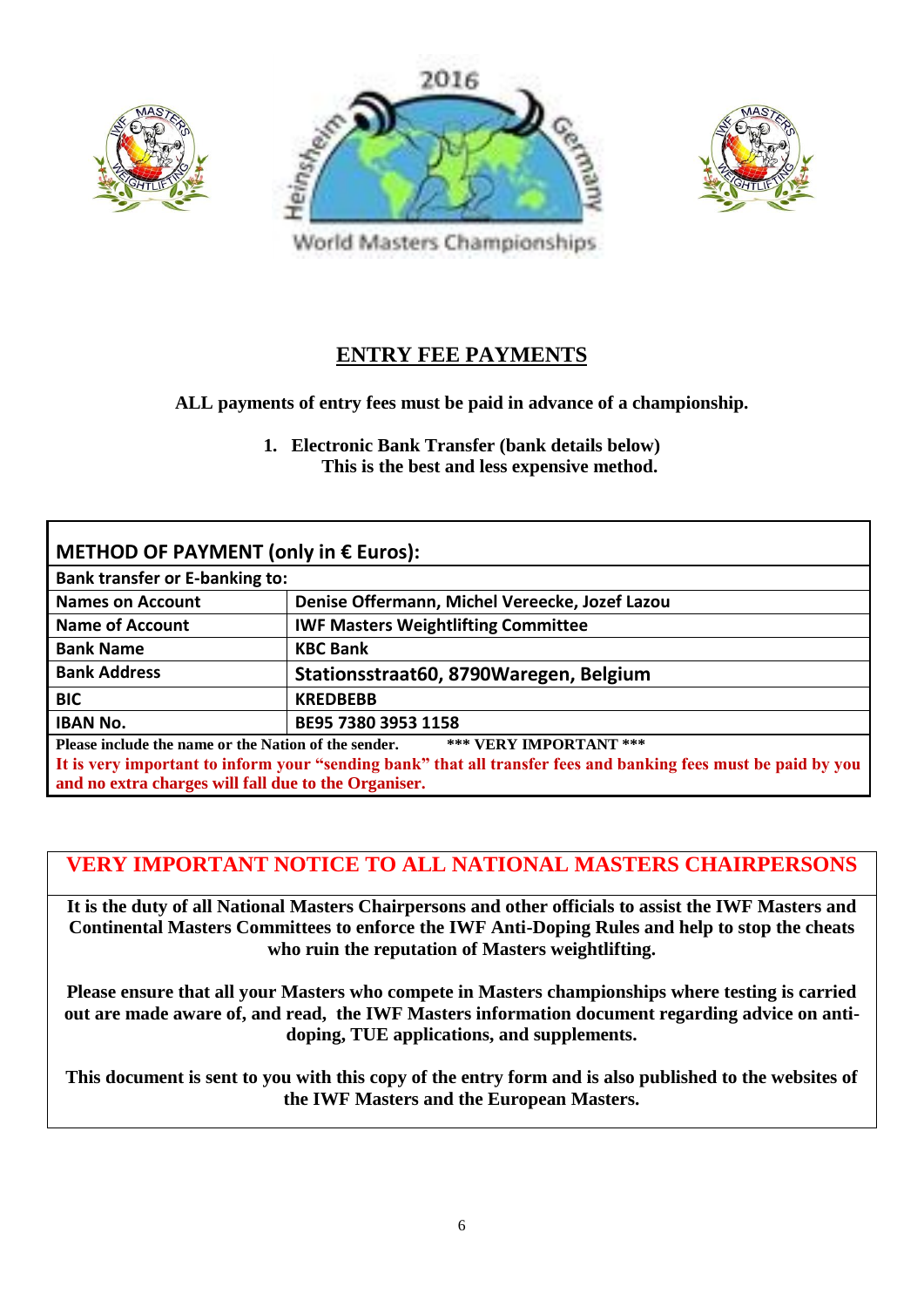

### **2016 IWF-WORLD MASTERS WEIGHTLIFTING CHAMPIONSHIP**

**(32nd Men's and 23rd Women's Championships) REGISTERED for IWF MASTERS DRUG TESTING Heinsheim, Germany 1st – 8th October 2016**



#### **OFFICIAL TEAM REGISTRATION (for NATIONAL CHAIRMEN ONLY)**

Please enter the following team (Men's or Women's) in this IWF-Masters championship.The payment of the entry fee for this event is **€30** and can be paid at accreditation or at the Technical Meeting.

All athletes must have registered officially for this event.

The men's teams consist of 8 lifters and the women's team 7 lifters.

Each nation is only allowed 2 team memberscompeting in the same age group and body weight category.

#### **NATION** Date:

#### NATIONAL CHAIRMAN / COACH

Signature

|                | <b>NAME</b> | B/Wght. | $\mathbf{AGE}$ | <b>TOTAL</b> |
|----------------|-------------|---------|----------------|--------------|
| $\mathbf{1}$ . |             |         |                |              |
|                |             |         |                |              |
| 2.             |             |         |                |              |
| 3.             |             |         |                |              |
| 4.             |             |         |                |              |
| 5.             |             |         |                |              |
| 6.             |             |         |                |              |
| 7.             |             |         |                |              |
| 8.             |             |         |                |              |

#### **Reserves:-**

| c |  |  |
|---|--|--|
|   |  |  |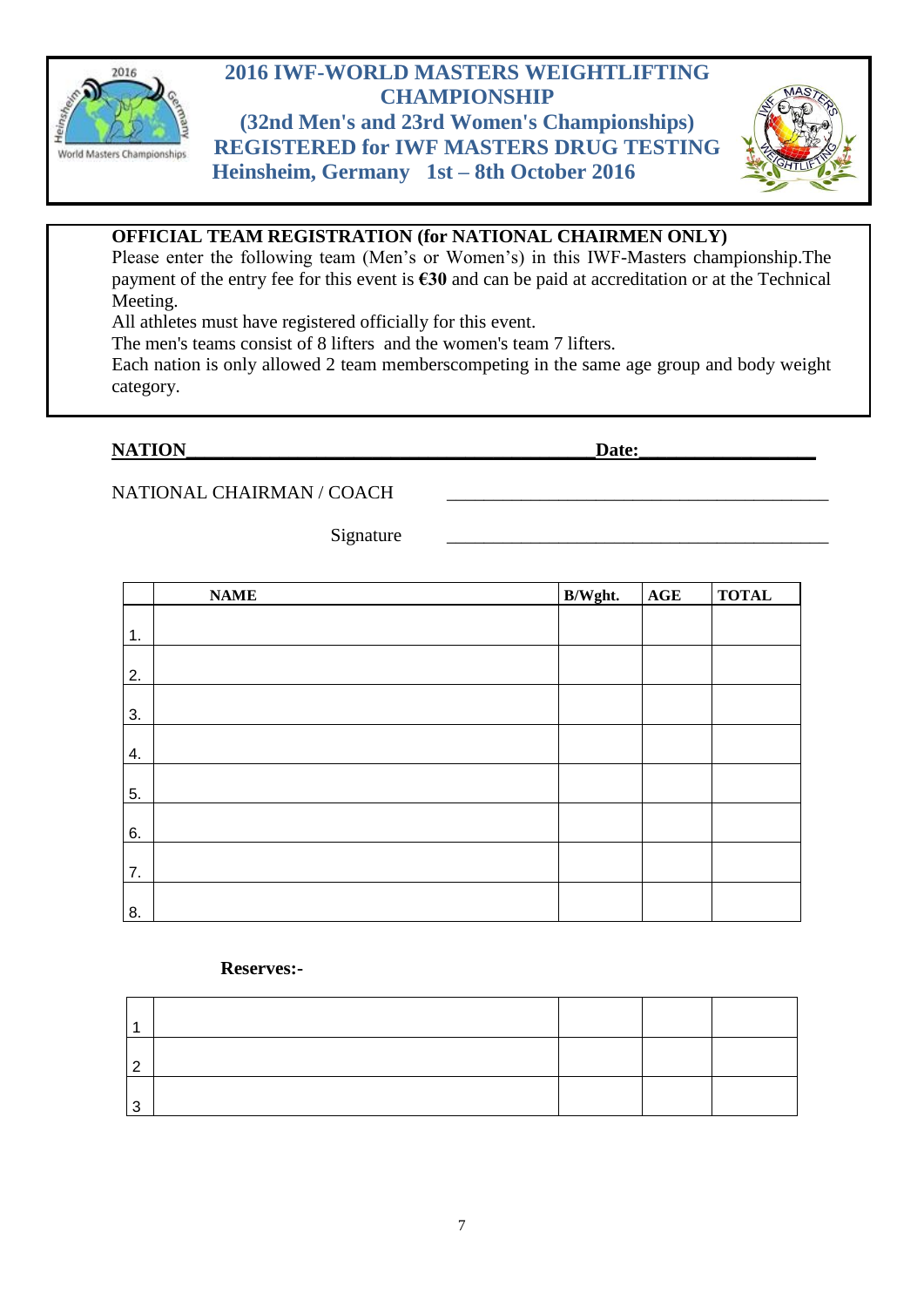#### **2016 IWF-WORLD MASTERS WEIGHTLIFTING CHAMPIONSHIP (32nd Men's and 23rd Women's Championships) REGISTERED for IWF MASTERS DRUG TESTING** 2016 **Heinsheim, Germany1st – 8th October 2016**



#### **Qualifying Standards for MEN:**

World Masters Championships

| Age<br>Group     | M35   | <b>M40</b> | M45   | <b>M50</b> | M55   | <b>M60</b> | M65   | <b>M70</b> | M75   | <b>M80</b> |
|------------------|-------|------------|-------|------------|-------|------------|-------|------------|-------|------------|
| Category         | 35-39 | 40-44      | 45-49 | 50-54      | 55-59 | 60-64      | 65-69 | 70-74      | 75-79 | $80 +$     |
| 56 kg            | 155   | 147        | 140   | 130        | 115   | 105        | 92    | 75         | 67    | 55         |
| 62 kg            | 172   | 162        | 155   | 142        | 127   | 117        | 102   | 82         | 75    | 55         |
| 69 kg            | 187   | 177        | 170   | 157        | 140   | 127        | 112   | 90         | 82    | 60         |
| 77 kg            | 202   | 192        | 185   | 170        | 152   | 137        | 120   | 97         | 87    | 65         |
| $85 \text{ kg}$  | 215   | 205        | 195   | 180        | 162   | 147        | 127   | 102        | 95    | 70         |
| 94 kg            | 227   | 215        | 205   | 190        | 170   | 155        | 135   | 107        | 97    | 72         |
| $105 \text{ kg}$ | 237   | 225        | 212   | 197        | 177   | 160        | 140   | 112        | 102   | 77         |
| $+105$ kg        | 245   | 232        | 222   | 205        | 182   | 167        | 145   | 117        | 107   | 80         |

#### **Table of lowest start weeights – according to the 15/10 kg rule**

| Age<br>Group     | M35       | <b>M40</b> | M45   | <b>M50</b> | M55   | <b>M60</b> | M65   | <b>M70</b> | M75          | <b>M80</b> |
|------------------|-----------|------------|-------|------------|-------|------------|-------|------------|--------------|------------|
| Category         | $35 - 39$ | 40-44      | 45-49 | 50-54      | 55-59 | 60-64      | 65-69 | 70-74      | $75 -$<br>79 | $80 +$     |
| 56 kg            | 140       | 132        | 125   | 115        | 100   | 90         | 77    | 60         | 52           | 52         |
| 62 kg            | 157       | 147        | 140   | 127        | 112   | 102        | 87    | 67         | 60           | 52         |
| 69 kg            | 172       | 162        | 155   | 142        | 125   | 112        | 97    | 75         | 67           | 52         |
| 77 kg            | 187       | 177        | 170   | 155        | 137   | 122        | 105   | 82         | 72           | 52         |
| $85 \text{ kg}$  | 200       | 190        | 180   | 165        | 147   | 132        | 112   | 87         | 80           | 55         |
| 94 kg            | 212       | 200        | 190   | 175        | 155   | 140        | 120   | 92         | 82           | 57         |
| $105 \text{ kg}$ | 222       | 210        | 197   | 182        | 162   | 145        | 125   | 97         | 87           | 62         |
| $+105$ kg        | 230       | 217        | 207   | 190        | 167   | 152        | 130   | 112        | 92           | 65         |





World Masters Championships

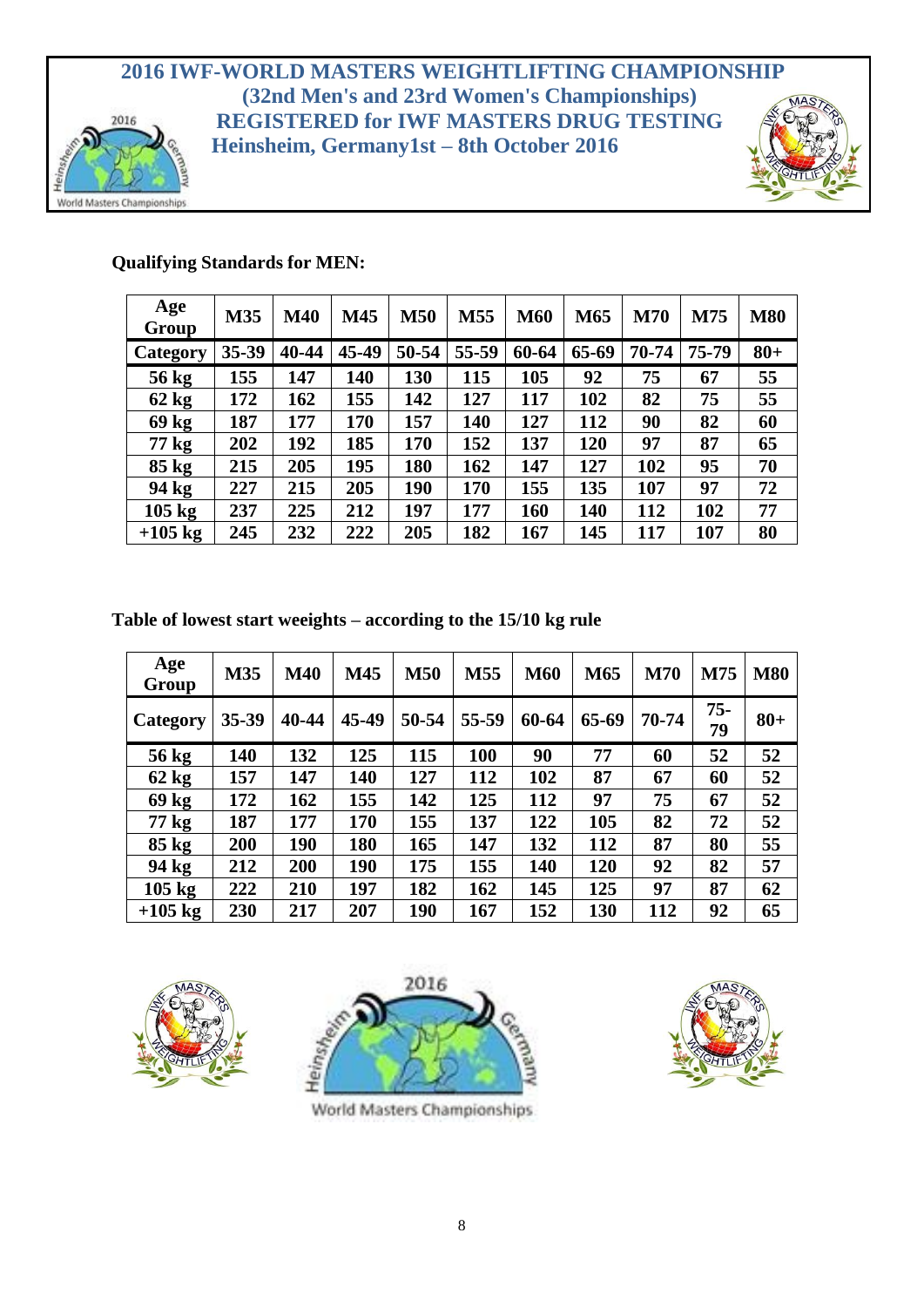





World Masters Championships

| <b>Age Group</b> | <b>W35</b> | <b>W40</b> | W45   | <b>W50</b> | W55   | <b>W60</b> | <b>W65</b> | <b>W70</b> |
|------------------|------------|------------|-------|------------|-------|------------|------------|------------|
| Category         | 35-39      | 40-44      | 45-49 | 50-54      | 55-59 | 60-64      | 65-69      | $70+$      |
| 48 kg            | 82         | 80         | 72    | 67         | 60    | 55         | 50         | 46         |
| 53 kg            | 90         | 85         | 77    | 72         | 65    | 57         | 52         | 48         |
| 58 kg            | 95         | 90         | 82    | 75         | 67    | 62         | 55         | 50         |
| 63 kg            | 100        | 95         | 85    | 77         | 70    | 65         | 57         | 53         |
| 69 kg            | 102        | 97         | 90    | 82         | 75    | 67         | 60         | 56         |
| $75 \text{ kg}$  | 107        | 100        | 92    | 85         | 77    | 70         | 62         | 58         |
| $+75$ kg         | 112        | 105        | 97    | 90         | 82    | 72         | 65         | 61         |

### **Qualifying Standards for WOMEN:**

**Table of lowest start weights – according to the 15/10 kg rule**

| <b>Age Group</b> | W35   | <b>W40</b> | <b>W45</b> | W50   | W55   | <b>W60</b> | <b>W65</b> | <b>W70</b> |
|------------------|-------|------------|------------|-------|-------|------------|------------|------------|
| Category         | 35-39 | 40-44      | 45-49      | 50-54 | 55-59 | 60-64      | 65-69      | $70+$      |
| $48$ kg          | 72    | 70         | 62         | 57    | 50    | 45         | 42         | 42         |
| $53$ kg          | 80    | 75         | 67         | 62    | 55    | 47         | 42         | 42         |
| 58 kg            | 85    | 80         | 72         | 65    | 57    | 52         | 45         | 42         |
| 63 kg            | 90    | 85         | 75         | 67    | 60    | 55         | 47         | 43         |
| 69 <sub>kg</sub> | 92    | 87         | 80         | 72    | 65    | 57         | 50         | 46         |
| $75$ kg          | 97    | 90         | 82         | 75    | 67    | 60         | 52         | 48         |
| $+75$ kg         | 102   | 95         | 87         | 80    | 72    | 62         | 55         | 51         |

#### **TABLE OF AGE GROUPS AND CORRESPONDING YEARS OF BIRTH (Men and Women)**

| <b>Age Range</b> | <b>Year of Birth</b> | <b>Age Group</b> | <b>Age Range</b> | <b>Year of Birth</b> | <b>Age Group</b> |
|------------------|----------------------|------------------|------------------|----------------------|------------------|
| 35-39            | 1977-81              | M&W35            | 65-69            | 1947-51              | M&W65            |
| 40-44            | 1972-76              | M&W40            | 70-74            | 1942-46              | M70              |
| 45-49            | 1967-71              | M&W45            | $70+$            | to $1946$            | W70              |
| 50-54            | 1962-66              | M&W50            | 75-79            | 1937-41              | M75              |
| 55-59            | 1957-61              | M&W55            | $80+$            | to 1936              | M80              |
| $60 - 64$        | 1952-56              | M&W60            |                  |                      |                  |

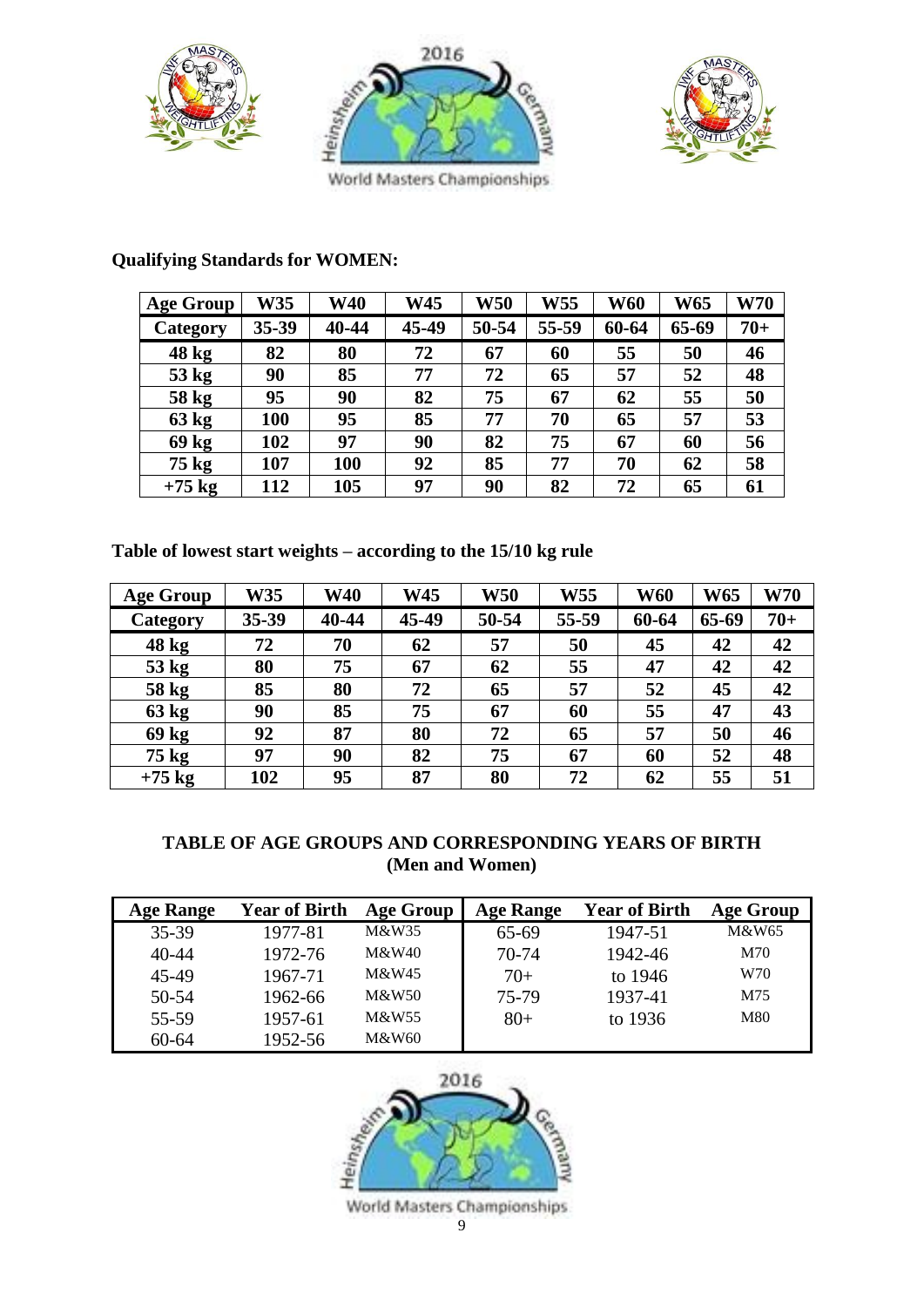



### **Medical Information**

Since the 2004 World Championships in Baden, Austria, the IWF Masters has encouraged athletes to share their medical information with our medical team. In the past it has been included with the registration packet. This form was developed purely to assist the medical personnel in the event of an injury, sickness or emergency of an athlete, official, or coach. It must be completed in **ENGLISH** but it can be filled out by the athlete, athlete's representative, or physician.

This questionnaire is **strictly confidential** and will be used by the IWF Masters medical team in case of injury/illness during the competition. This form will NOT be used to qualify or disqualify a lifter in terms of their health status or be used by anti-doping. All lifters are recommended to see their own personal physician to address their health status prior to engaging in a world competition.

### **This form will be destroyed at the end of the competition!**

The athlete MUST do either

- 1) OPTION 1: Fill out the attached Medical Information Form (MIF) *(preferred) OR*
- 2) OPTION 2: Sign the waiver in the MIF refusing to share their medical information with the competition's medical provider.

One of the two options MUST *(mandatory)* be returned along with the athlete's registration to their country's national chairman.

The National Masters Chairman may do one of two things with the forms he/she has collected from all competitors.

- 1) Mail the documents (both MIF and declinations) with the registration forms to the meet organizer, who will then turn them over the meet Medical Director on the first day of the competition.
- 2) Carry all their country's MIF's and declinations to the competition and personally deliver them to the Medical Director on the first day of the competition.

### No registration will be accepted unless one of the two options on the form has been completed!